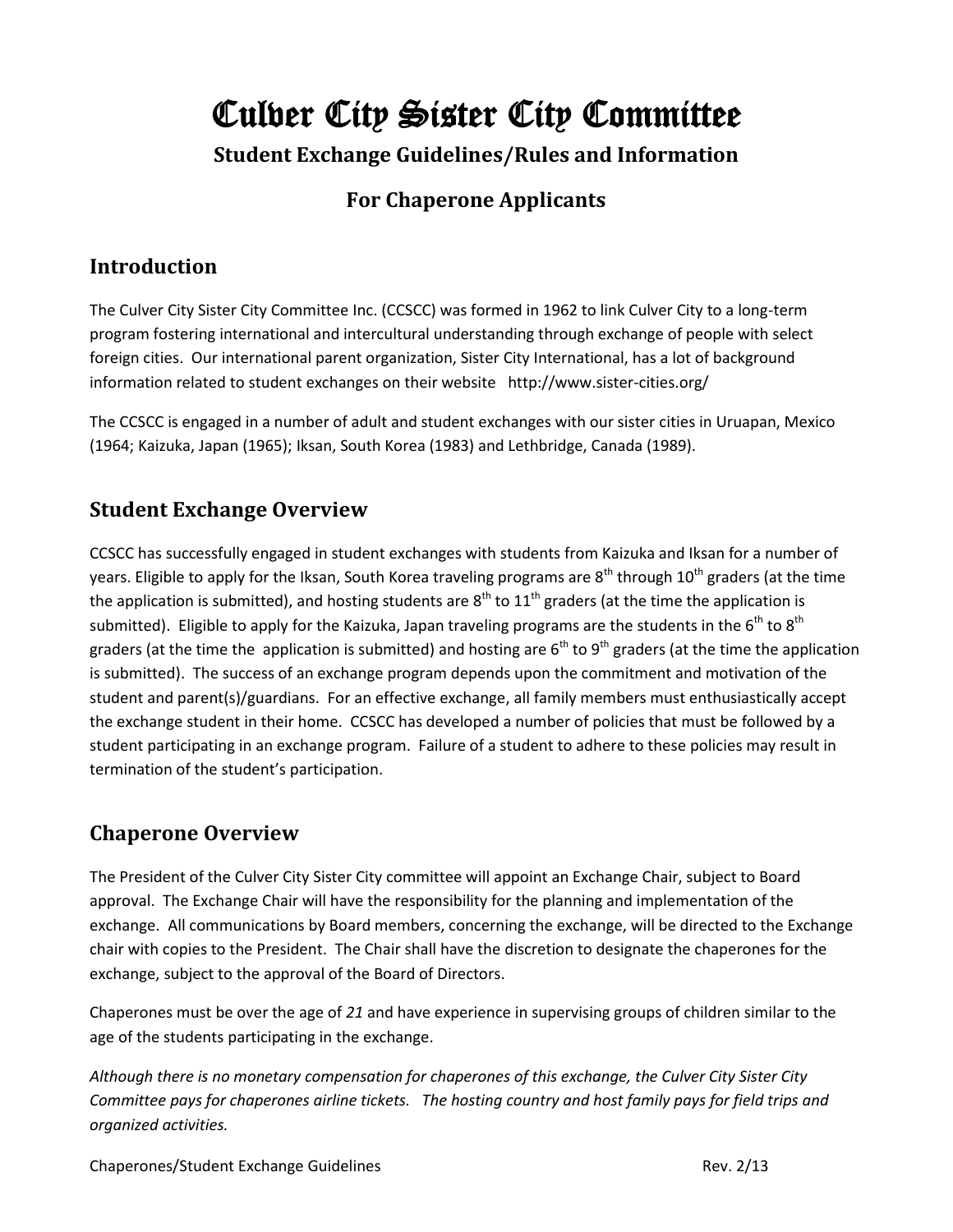Chaperones should possess the following characteristics: enjoy children; are capable of making important medical or other emergency decisions; possess leadership and supervisory skills relevant to children of the age participating in the exchange; able to oversee the many details necessary to make the trip a success. It is desirable for the Chaperone to speak the language of the country being visited.

Chaperones will be required to attend all of the pre-trip meetings and activities of the exchange. They will be responsible for all of the details necessary to complete a successful exchange. This trip IS NOT A VACATION.

It is desirable to have a 6:1 student-chaperone ratio.

Teachers and parents of exchange students should be considered as excellent prospects to serve as chaperones.

*Chaperones travel to and from the sister city with the group providing supervision, enforcing program rules, solving any problems that may arise and ensuring that the group maintains a high standard of behavior as representatives of Culver City, California and the United States.*

*As it is for the students, this is meant to be a cultural exchange. Therefore the chaperones stay in the homes offered by the Sister city and reciprocate by hosting sister city chaperones during their stay in the U.S., unless a pre-arranged agreement has been made.* 

#### **Medical Treatment**

Host families will assist chaperones in receiving medical attention. Chaperones traveling to sister cities are required to have medical insurance. **Prior to any medical/dental care, the chaperone should contact their cochaperone to advise them of the medical/dental issue. The chaperone has a copy of the Medical Authorization Form in their possession.** The costs of medical treatment are paid either by the chaperone at the time of the treatment and then recover from their own insurance carrier if possible.

## **General Information, Guidelines and Responsibilities**

- 1. CCSCC pays for round-trip airfare. Chaperones buy host family gifts, passport (must be valid for at least six months post travel time), and spending money. Chaperones may want to consider buying travel insurance.
- *2. Chaperones are expected to attend all pre-trip activities. Pre-trip activities may include: student and parent orientation sessions, social activities, cultural food tasting trips and other trip related bonding opportunities. Group activities both abroad and in the U.S. may include daytime and evening activities.*
- *3. Chaperones will be expected to review the student applications and addressing any possible questions/concerns before the exchange begins and keeping the files as a reference during the exchange.*
- *4. Chaperones will make contact with parents of the students prior to travel.*
- *5. Maintaining communication with the students abroad by:*

 *Emailing or calling within a day of arrival and at least three times while in the sister city. All students need to know you are there for them. If the students are sleeping or out, make sure you call later and actually speak to them.*